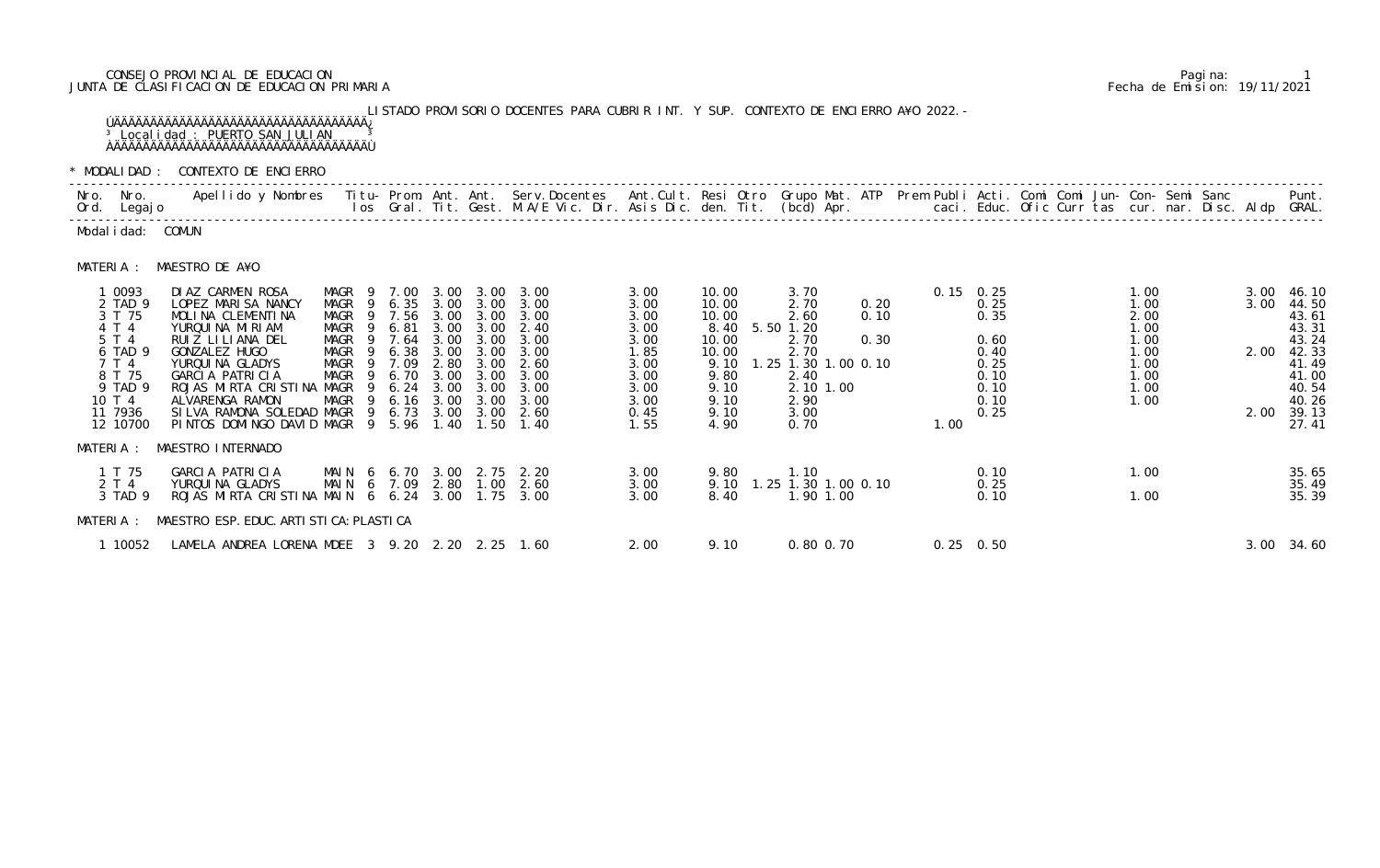# CONSEJO PROVINCIAL DE EDUCACION Pagina: 2 JUNTA DE CLASIFICACION DE EDUCACION PRIMARIA Fecha de Emision: 19/11/2021

LISTADO PROVISORIO DOCENTES PARA CUBRIR INT. Y SUP. CONTEXTO DE ENCIERRO A¥O 2022.- ÚÄÄÄÄÄÄÄÄÄÄÄÄÄÄÄÄÄÄÄÄÄÄÄÄÄÄÄÄÄÄÄÄÄÄÄ¿ <sup>3</sup> Localidad : PUERTO SAN JULIAN <sup>3</sup> ÀÄÄÄÄÄÄÄÄÄÄÄÄÄÄÄÄÄÄÄÄÄÄÄÄÄÄÄÄÄÄÄÄÄÄÄÙ

\* MODALIDAD : CONTEXTO DE ENCIERRO

|              | IVIUUHLI UHU                  | <b>UUITLATU DE LITULITUTU</b>                             |                                                  |  |              |      |                                                                                                                                                                                                                                                    |                      |                       |                                |  |                   |  |  |      |                         |
|--------------|-------------------------------|-----------------------------------------------------------|--------------------------------------------------|--|--------------|------|----------------------------------------------------------------------------------------------------------------------------------------------------------------------------------------------------------------------------------------------------|----------------------|-----------------------|--------------------------------|--|-------------------|--|--|------|-------------------------|
| Nro.<br>Ord. | Nro.<br>Legaj o               | Apellido y Nombres                                        |                                                  |  |              |      | Titu- Prom. Ant. Ant. Serv.Docentes Ant.Cult. Resi Otro Grupo Mat. ATP Prem Publi Acti. Comi Comi Jun- Con- Semi Sanc<br>los Gral. Tit. Gest. M.A/E Vic. Dir. Asis Dic. den. Tit. (bcd) Apr.        caci. Educ. Ofic Curr tas cur. nar. Disc. Aldp |                      |                       |                                |  |                   |  |  |      | Punt.<br>GRAL.          |
|              | MATERIA :                     | PES ED. ARTISTICA: PLASTICO VISUAL                        |                                                  |  |              |      |                                                                                                                                                                                                                                                    |                      |                       |                                |  |                   |  |  |      |                         |
|              | 1 10052                       | LAMELA ANDREA LORENA PVEG 3 9.20 2.20 2.25 1.60           |                                                  |  |              |      |                                                                                                                                                                                                                                                    | 2.00                 | 9.10                  | 0.80 0.70                      |  | $0.25 \quad 0.50$ |  |  |      | 3.00 34.60              |
|              | MATERIA :                     | MAESTRO ESP. DE EDUCACION FISICA                          |                                                  |  |              |      |                                                                                                                                                                                                                                                    |                      |                       |                                |  |                   |  |  |      |                         |
|              | 1 11911                       | GARCIA ESPINA                                             | MEEF 9 6.66 0.80 1.00                            |  |              |      |                                                                                                                                                                                                                                                    | 0. 25                | 10.00                 |                                |  |                   |  |  |      | 27.71                   |
|              | MATERIA :                     | PES EDUCACION TECNOLOGICA                                 |                                                  |  |              |      |                                                                                                                                                                                                                                                    |                      |                       |                                |  |                   |  |  |      |                         |
|              | 1 12400<br>2 11750<br>3 11285 | SANTI LLAN MARI ANO<br>QUI NTERO MI GUEL<br>PEREYRA ZULLI | ETEG 9 7.66<br>ETEG 9 7.36 3.00<br>ETEG 9 6.79 1 |  | 3.00<br>. 80 | 1.50 | 0.50 3.00<br>1.25 0.90<br>1.20                                                                                                                                                                                                                     | 1.00<br>0.60<br>3.00 | 10.00<br>2.80<br>4.20 | 1.50<br>$0.50 \, 0.40$<br>0.60 |  | 0.20              |  |  | 3.00 | 35.86<br>28.81<br>28.09 |